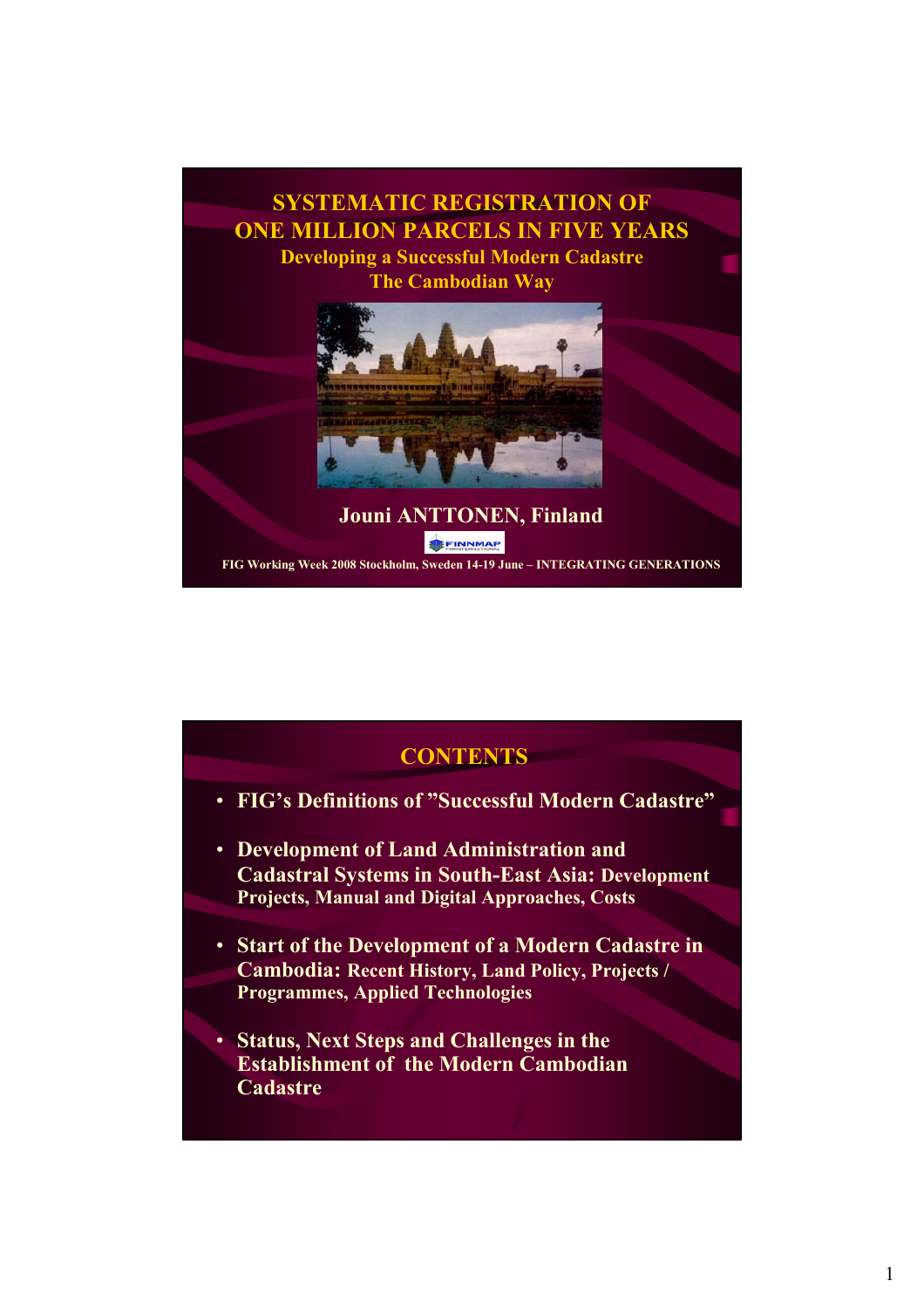## **"CADASTRE"**

*"A Cadastre is normally a parcel-based, and up to date land information system containing a record of interests in land (e.g. rights, restrictions and responsibilities). It usually includes a geographical description of land parcels linked to other records describing the nature of the interests, the ownership or control of those interests, and often the value of the parcel and its improvements. It may be established for fiscal purposes (e.g. valuation and equitable taxation), legal purposes (conveyancing), to assist in the management of land and land use (e.g. planning and other administrative purposes), and enables sustainable development and environmental protection"* (FIG, 1995)*.*



# **"SUCCESSFUL CADASTRE" A) Security B) Clarity and simplicity C) Timeliness D) Fairness E) Accessibility F) Costs G) Sustainability** "...should provide security of tenure, be simple and clear, be easily accessible and provide current and reliable information at low cost" (FIG, 1995)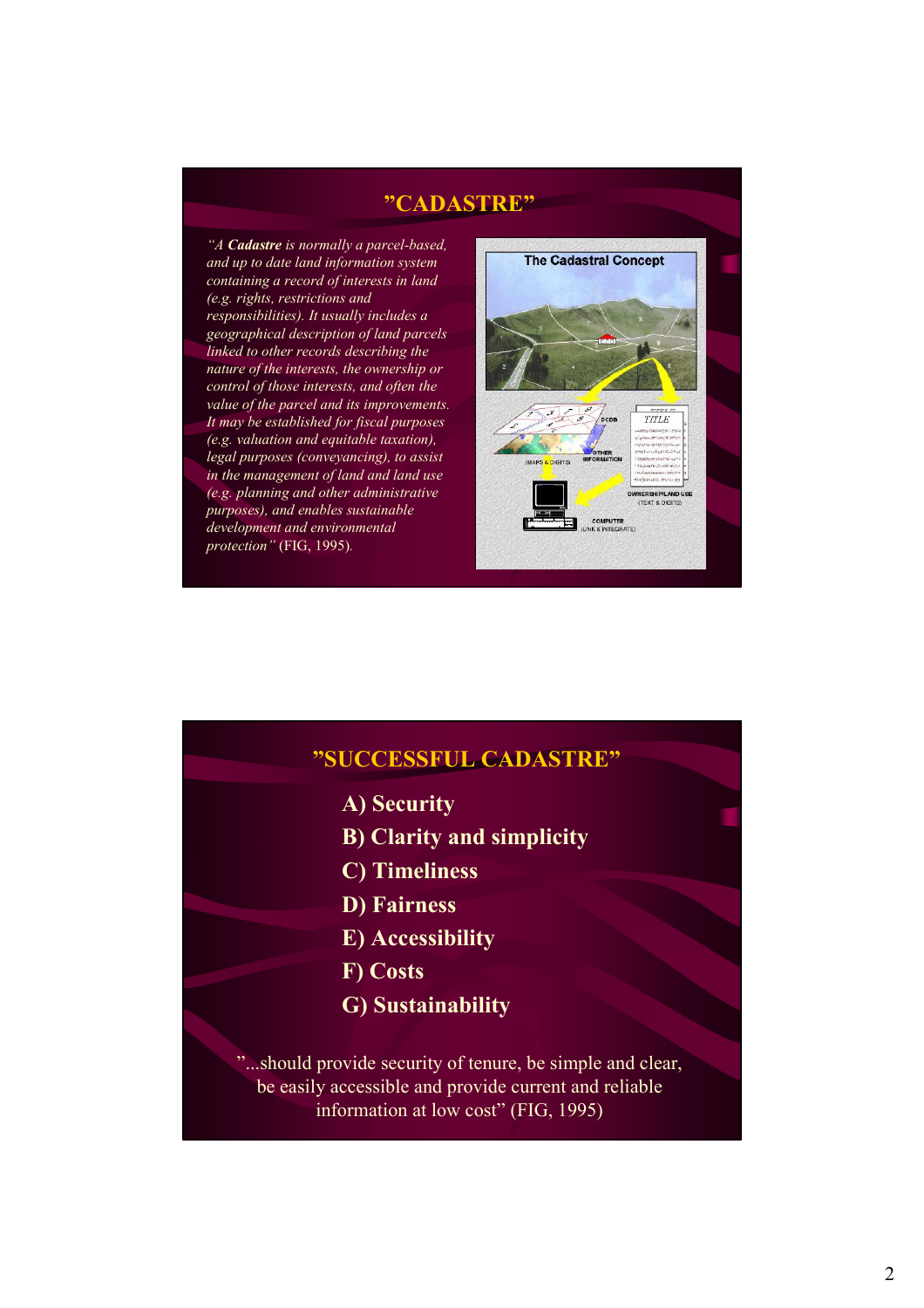## **"MODERN CADASTRE"**

FIG future vision, "*Cadastre 2014*": Modern Cadastre is (more or less) **DIGITAL**

to

provide better access to the information, better quality and better legal and physical security than traditional manual systems,

and

be more cost-effective and greatly facilitate data exchange between different agencies.

## **DEVELOPMENT OF CADASTRAL SYSTEMS IN SOUTH-EAST ASIA**

• Rapid population and economic **growth** in the region

• Cadastral development as part of the **overall development** of often post-colonial and/or post-conflict societies:

• Land administration **projects** since the 1980's in e.g. Thailand, Laos, Indonesia, Philippines, Viet Nam, Cambodia

• **Objectives**: Poverty reduction, social stability and economic development by improving the security of land tenure and promoting the development of efficient land markets

• Systematic land registration **campaigns** and **development** of the cadastral and whole land administration systems

• Active **development partners** to the countries so far for example WB, Australia, Finland, Germany...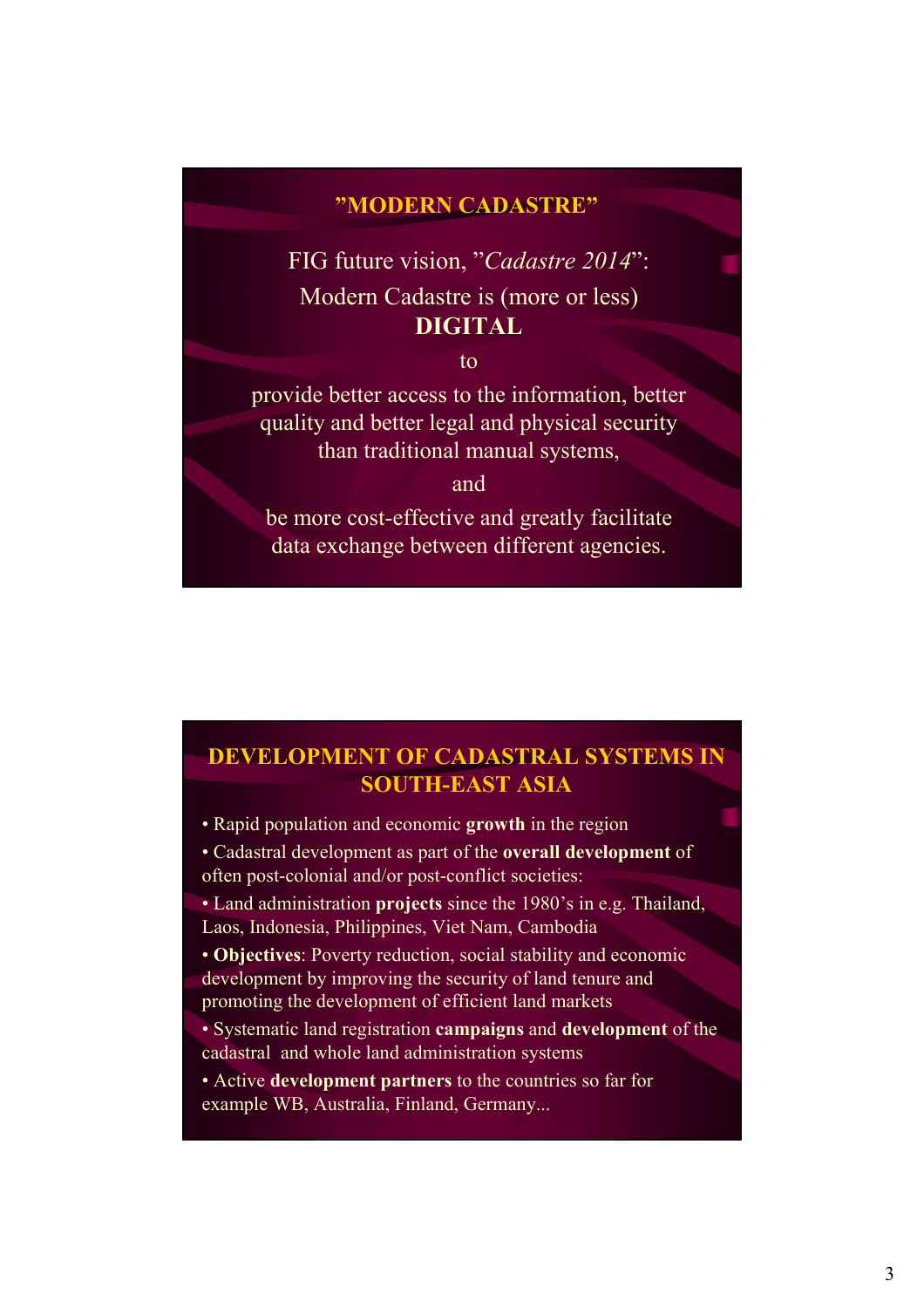## **MANUAL AND DIGITAL APPROACHES**

• Both **manual** and **digital** approaches being developed in South-East Asian countries with different local features, technologies and **COSTS**

• Conventional and conservative approaches often criticised and characterised **INEFFICIENT** and **INEFFECTIVE**

• 1990's: *"IT is playing an increasing role in all land administration projects on most stages: acquisition, analysis, storage, dissemination... However, it is NOT EASY..."*

• 2000's: *"Perhaps PAPER-based approaches should be given preference in Asia?"* ... Humble Surveyor's question: **WHY**?

## **WHY STILL STATUS QUO OF MANUAL SYSTEMS IN MANY SOUTH-EAST ASIAN DEVELOPING COUNTRIES?**

### **EXPERTS ARGUE...**

• *"...Critical issue in many countries is the low level of technology and low skill level of staff..."*

• *"...Hi-tech measures have been tried, tested and failed..."*

### **...BUT REASONS ALSO INCLUDE:**

• *Focus and emphasis* on producing hand-drawn and –written title certificates based on imported old manual systems; "Satisfaction" with ever-increasing number of physical paper documents, even though **LITTLE** or **NO** cadastral data is actually produced...

• *Partially* unsuccessful donor support in assisting the introduction of IT in developing countries...

• *Assumed* limitations of the cadastral staff to apply new-tech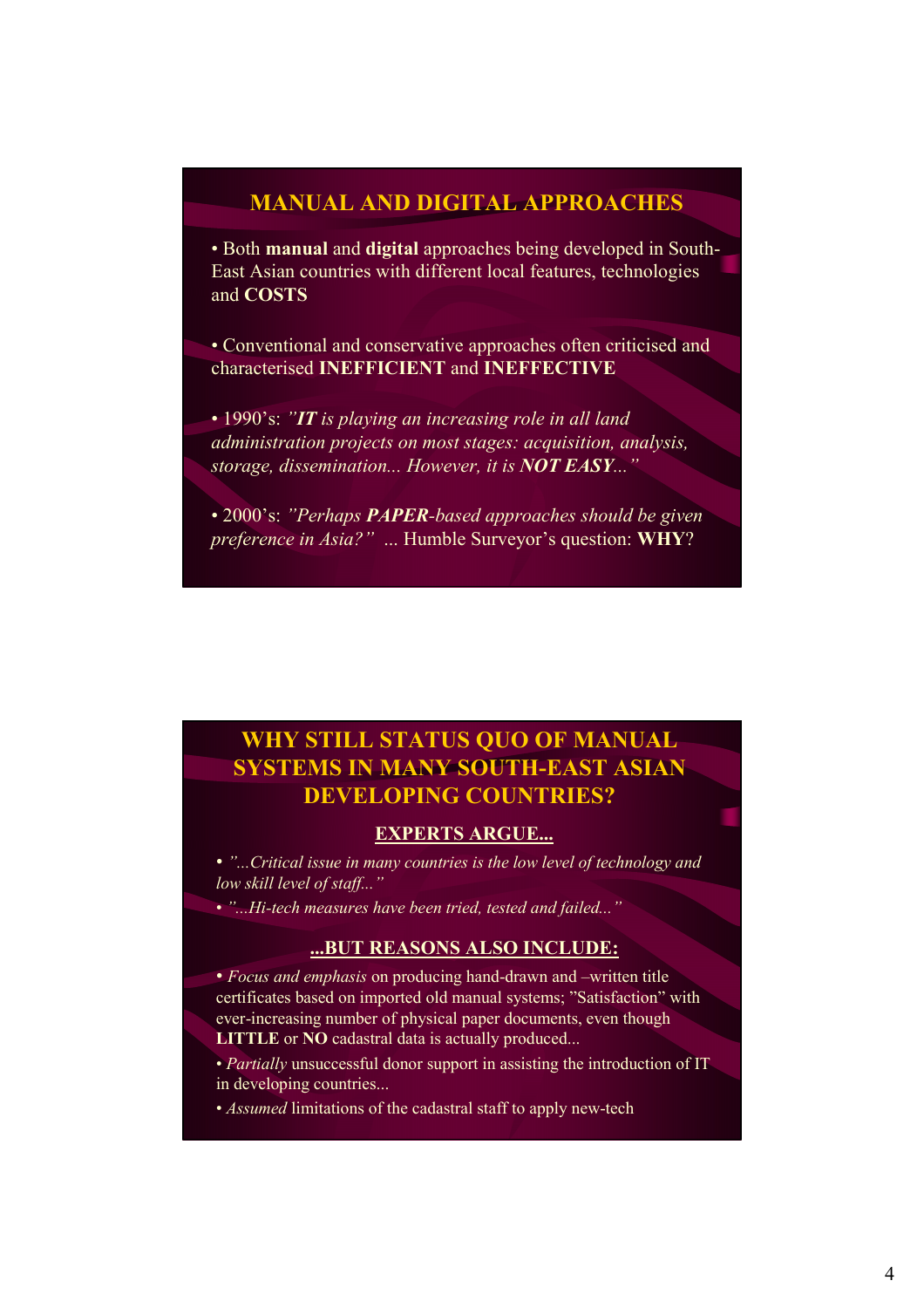## **CAMBODIAN APPROACH:**

### **DIGITAL APPROACH:**

- **Digital orthophotos; latest technology**
- **GPS, Total stations; latest technology**
- **Cadastral databases and GIS; locally developed**
- **Normal daily use of computers**
- **Scanning of cadastral paper documents**

## **SIMPLE REASONS:**

- **Cambodia one of the poorest countries in the region**
- **Still a small number of educated professionals**
- **Behind in development due to the recent history**
- **CANNOT AFFORD an ineffective, inefficient, costly system**

### **COMPARISON OF COSTS:**

- **In South-East Asia "title development costs" so far usually US\$ 20-50/parcel**
- **In Cambodia: Currently < US\$ 10 per parcel**



## **KINGDOM OF CAMBODIA**

- **\* Late great Khmer Empire and**
- **former French Indochina**
- **\* Independence: 1953**
- **\* Area: 181,500 km2**
- **\* State land: 80% (estimate)**
- **\* Population: 14 million +**
- **\* Capital city: Phnom Penh**
- **\* Rural population: 84% (estimate)**
- **\* Provinces/municipalities: 24**
- **\* Districts: 186**
- **\* Communes: 1621**
- **\* Land parcels: 10-14 million (estimate)**
- **\* Final peace: 1998**



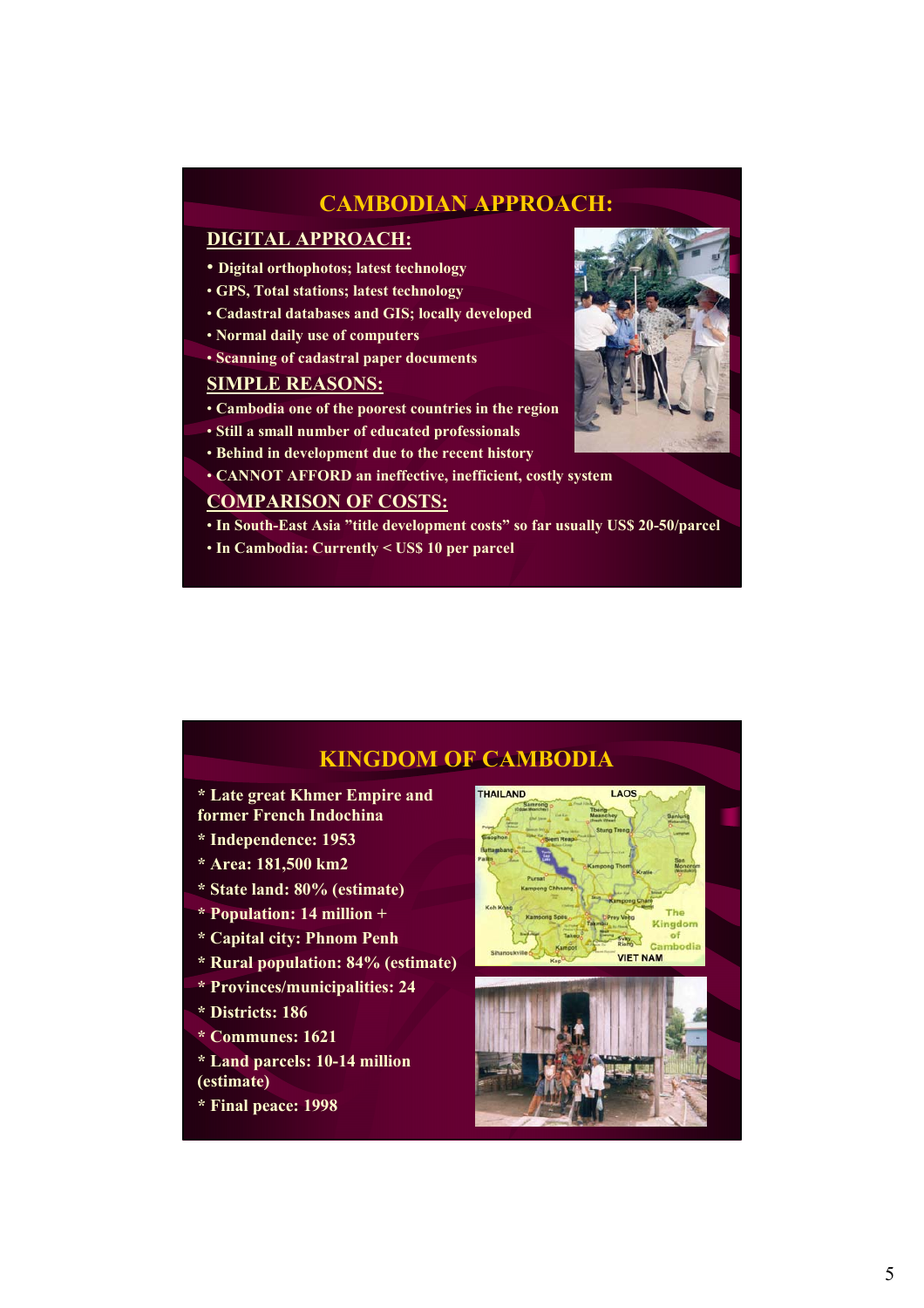

# **RECENT HISTORY OF THE CAMBODIAN LAND ADMINISTRATION**

| 1979 - 1989   | <b>Vietnamese-backed communist Government:</b><br>No private land ownership, collectivisation                                  |
|---------------|--------------------------------------------------------------------------------------------------------------------------------|
| 1989 -        | <b>Re-introduction of private land ownership</b>                                                                               |
| 1990 -        | Sporadic registration of privately possessed lands                                                                             |
| $1995 - 2002$ | Development of systematic registration:                                                                                        |
|               | <b>German-supported Land Management Project</b><br>(LMP) and                                                                   |
| $1997 - 2002$ | <b>Finnish-supported Cambodia Cadastral Project</b><br>(CCP)                                                                   |
| 1998 -        | <b>Ministry of Land Management, Urban Planning</b><br>and Construction, General Department of<br><b>Cadastre and Geography</b> |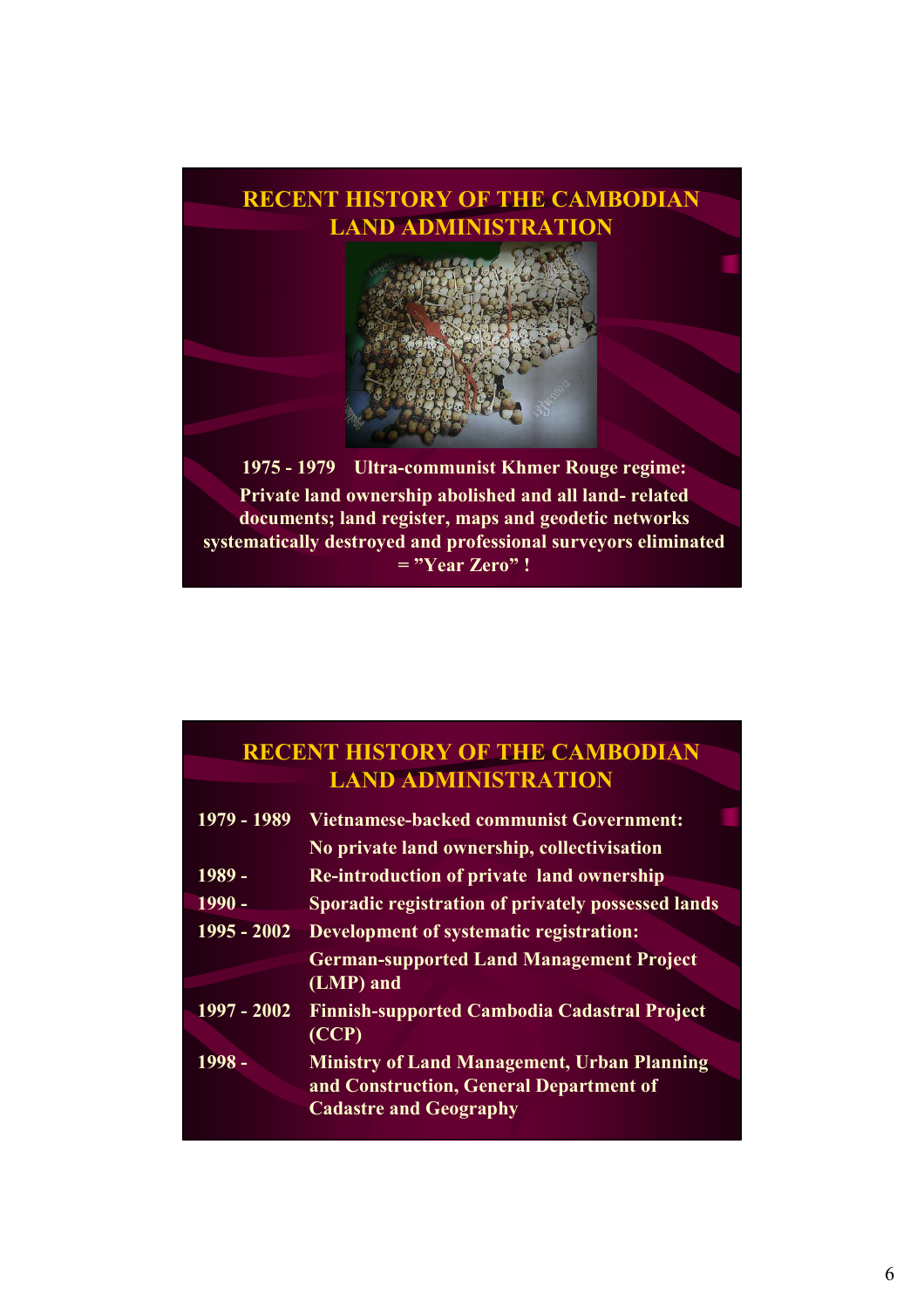# **RECENT HISTORY OF THE CAMBODIAN LAND ADMINISTRATION**

| 2000     | <b>First Sub Decree on Systematic Land Registration</b>                                                                                                                       |
|----------|-------------------------------------------------------------------------------------------------------------------------------------------------------------------------------|
| 2001     | <b>Statement of the Royal Government on Land</b><br><b>Policy: Key areas, tasks, tools</b>                                                                                    |
| 2001     | <b>New Land Law: Full land ownership</b>                                                                                                                                      |
| 2001     | <b>Sub Decrees on Systematic (update) and</b><br><b>Sporadic Land Registration and Cadastral</b><br><b>Commission (land dispute resolution)</b>                               |
| 2002     | <b>Strategy of Land Policy Framework</b>                                                                                                                                      |
| $2002 -$ | <b>Land Management and Administration Project</b><br>(LMAP), supported by WB, Finland, Germany,<br>and Canada (from 2008) in 14 provinces /<br>municipalities out of total 24 |

# **LOW SECURITY OF TENURE**

- **Prevents the utilisation of resources**
- **Discourages long-term investments**
- **Over- and under-exploitation of resources**
- **Transactions problematic; "gamble"**
- **Land disputes too common**
- **Does not promote social stability**
- **Land rights = Human rights**

**IMPROVING THE SECURITY OF LAND TENURE IS FUNDAMENTAL FOR THE SOCIAL AND ECONOMIC DEVELOPMENT OF CAMBODIA!**

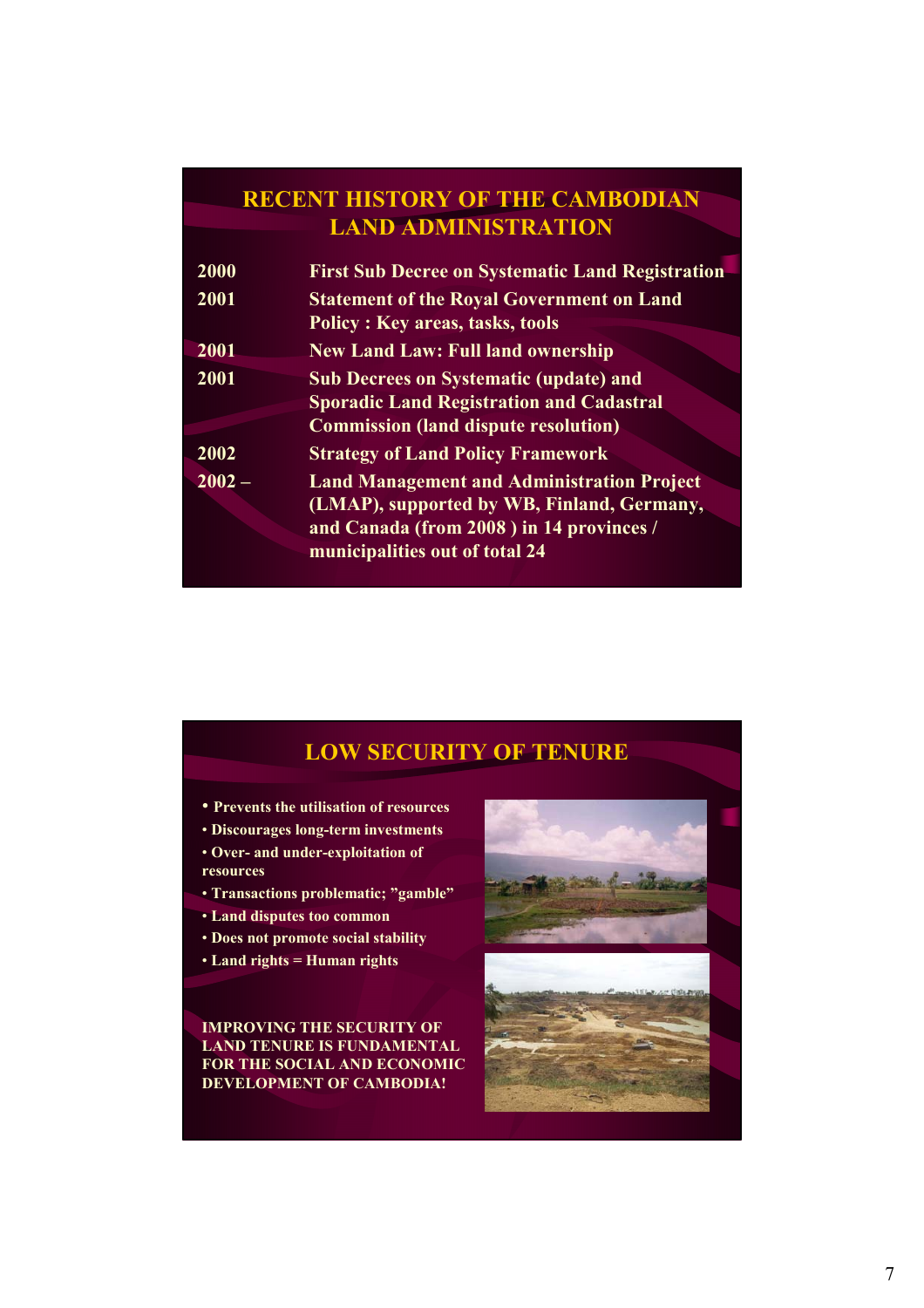## **STATEMENT ON THE LAND POLICY (2001)**

### **THREE KEY AREAS:**

Land administration, land management and land distribution

### **NATIONAL GOALS:**

Poverty reduction, economic development, good governance

### **OBJECTIVES:**

- Strenghthen land tenure security and land markets
- Prevent and resolve land disputes
- Manage land and natural resources in equitable, sustainable and efficient manner
- Promote land distribution with equity

## **LAND ADMINISTRATION, MANAGEMENT AND DISTRIBUTION PROGRAM (LAMDP)**

A long-term program envisioned to be implemented over 15 years to achieve the tasks of the three key areas of the land policy.

*"Important materials for the success of this program include the establishment of accurate geodetic networks, aerial photography and base mapping, and up-to-date land information systems"* (RGC, 2001).

The traditional manual Cadastre was recognised to be unable to fully serve the needs of the whole land sector and the developing Cambodian society as a whole; a need for **MODERN MULTI-PURPOSE CADASTRE** is obvious.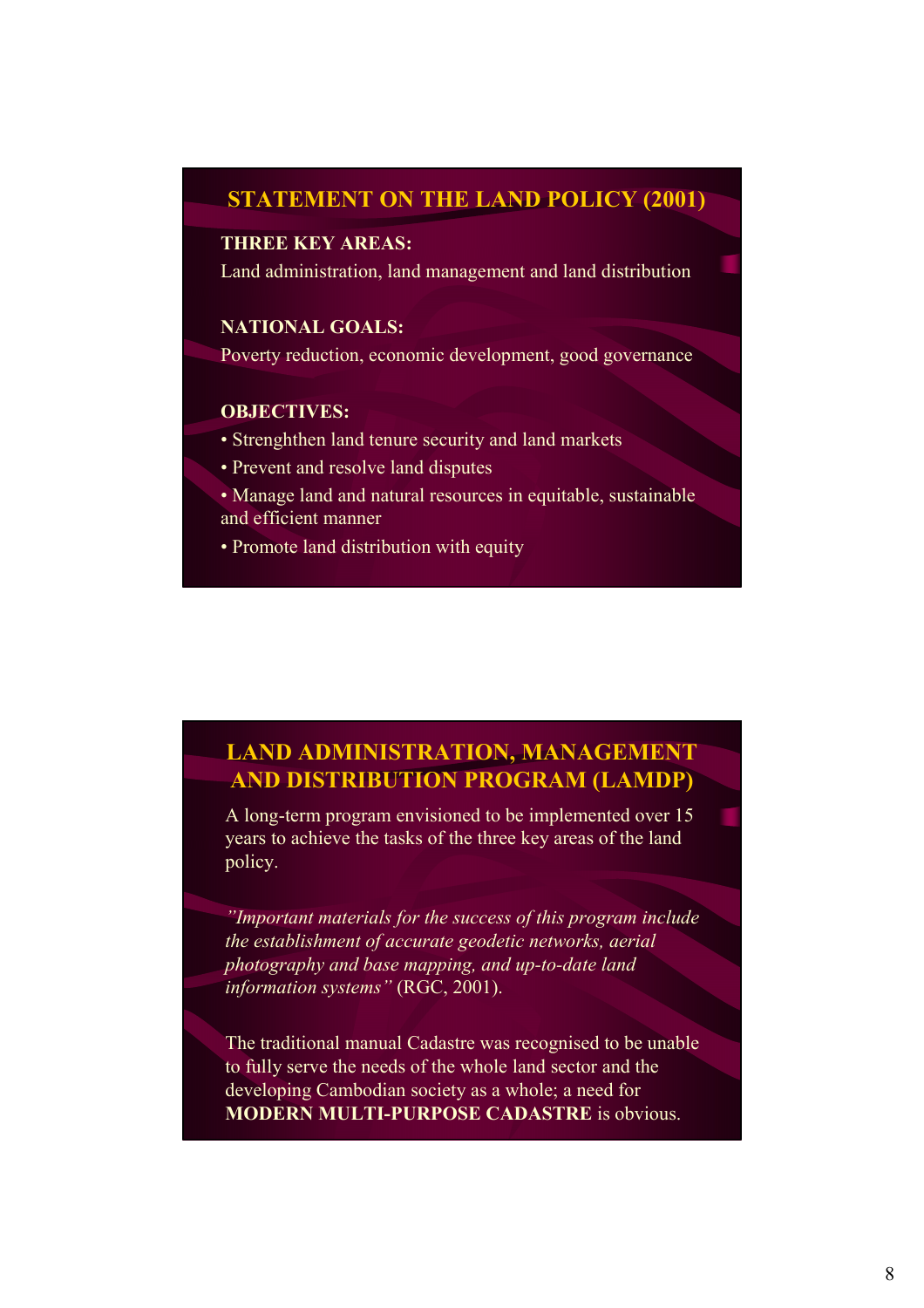# **LAND MANAGEMENT AND ADMINISTRATION PROJECT (LMAP)**

• First 5 year phase of LAMPD, 2002-2007

• **Overall goals**: Reduce poverty, promote social stability and stimulate economic development

• **Specific objectives**: Improve land tenure security and promote the development of efficient land markets

- **Components**:
	- 1. Land policy and regulatory framework
	- 2. Institutional development
	- 3. Land titling program and development of a modern land registration system
	- 4. Land dispute resolution
	- 5. Land management + Social land concessions

## **LAND MANAGEMENT AND ADMINISTRATION PROJECT (LMAP)**

Original total budget: US\$ 34 million (for five years 2002-2007) **Financing**:

- The World Bank (IDA credit)
- Royal Government of Cambodia (counterpart funds)
- (Canada: grant, trust fund, joined later)

### **Technical assistance**:

- Finland (grant), Component 3, through FM-International Oy FINNMAP
- Germany (grant), Components 1,2,4 and 5 through GTZ

MANY DEVELOPMENT PARTNERS AND COMPONENTS, BUT ONLY **ONE PROJECT**!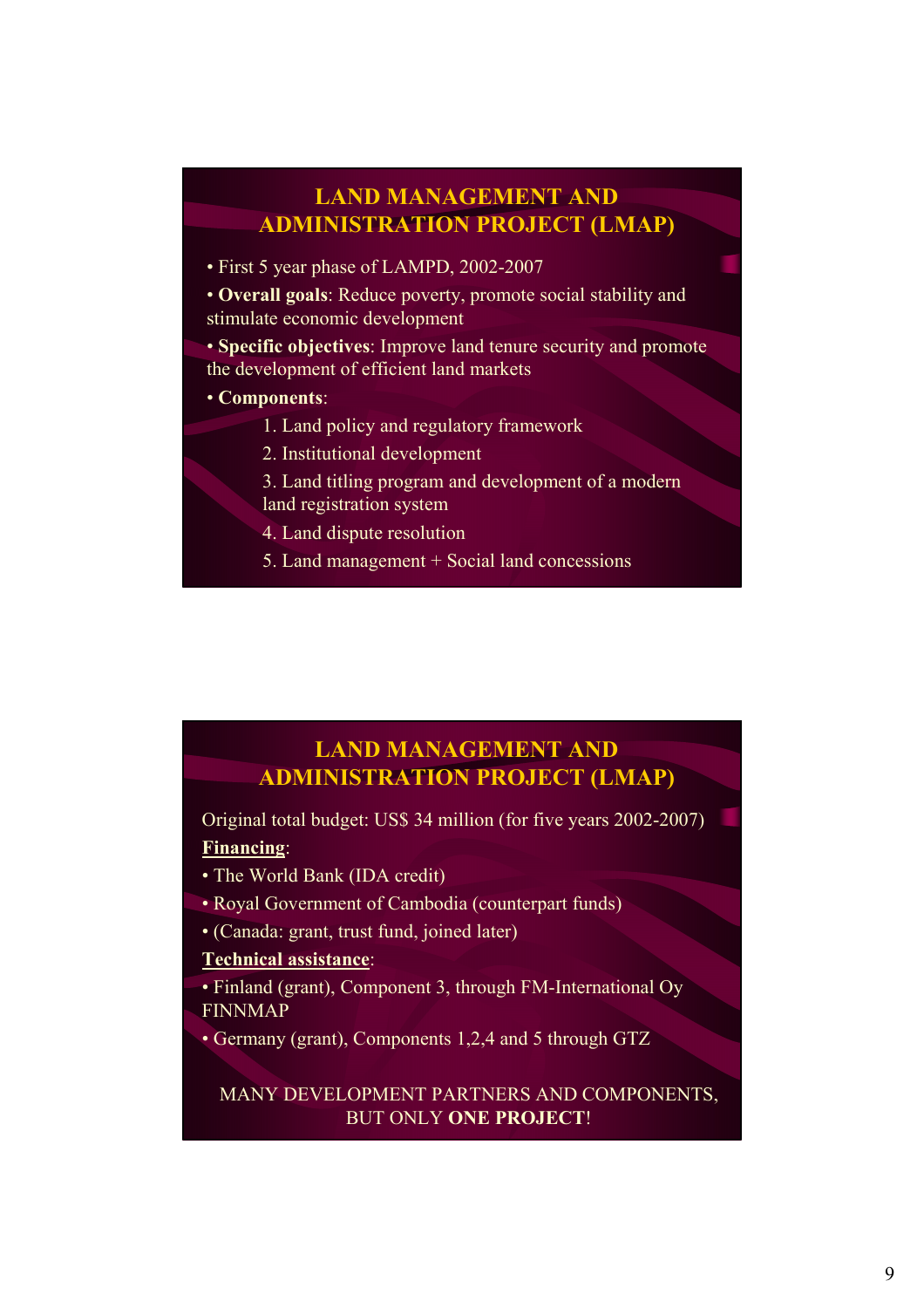

# **COMPONENT 3: LAND TITLING PROGRAM AND DEVELOPMENT OF A MODERN LAND REGISTRATION SYSTEM**

### **SUBCOMPONENTS:**

- A) Information dissemination and community participation
- B) Systematic land titling program
- C) Sporadic land titling program
- D) Development of a modern land registration system

### **KEY PERFORMANCE INDICATORS:**

- Land titles are issues effectively and efficiently
- Land registration system is functioning well

### **OUTPUT INDICATORS, E.G**:

- 1,000,000 parcels registered systematically
- Average cost per title is less than US\$ 30,-
- 75% of transactions are registered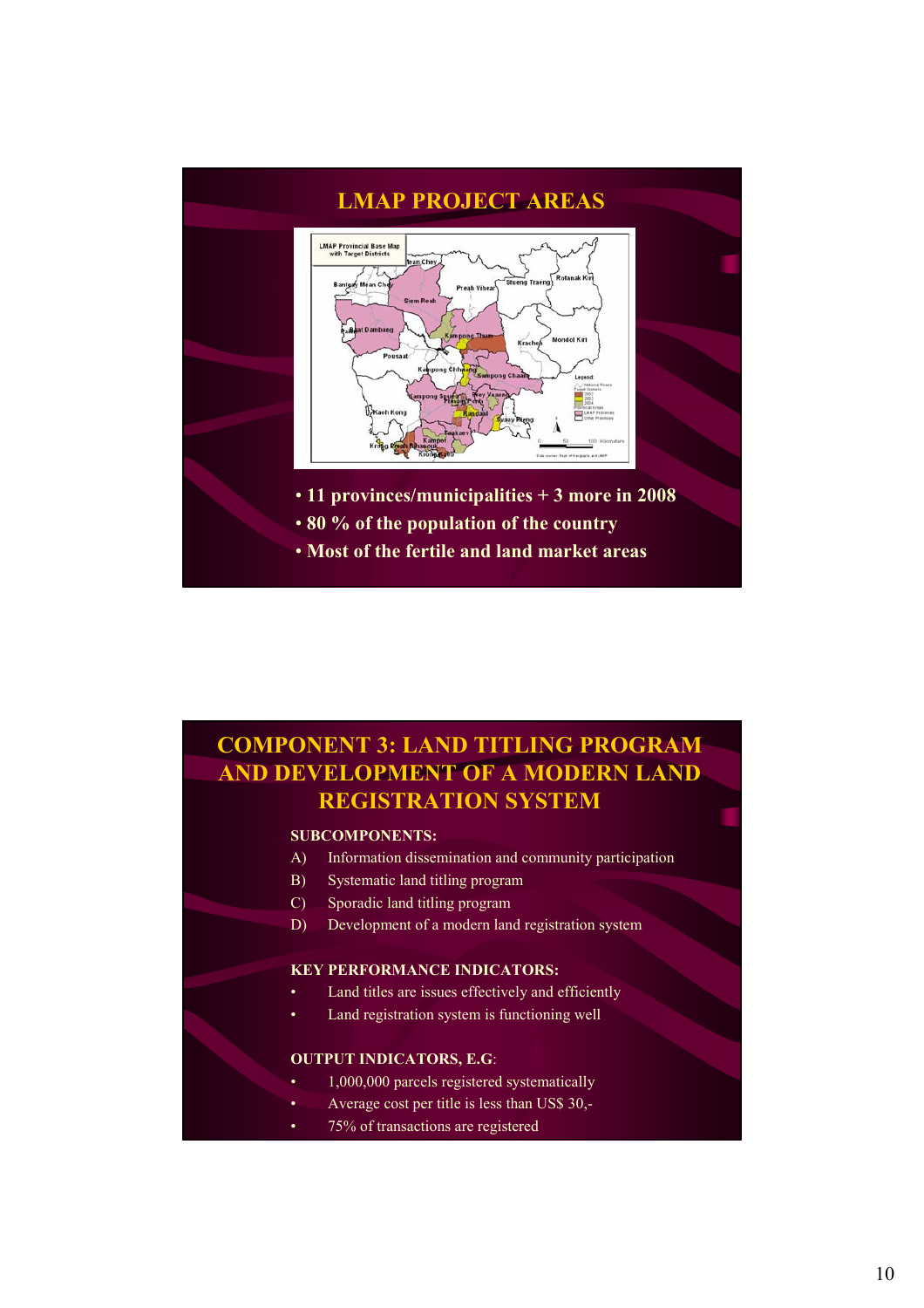# **APPLIED TECHNOLOGIES FOR THE DEVELOPMENT OF A SUCCESSFUL MODERN CADASTRE IN CAMBODIA**

## "**Development of a modern land registration system**:

- Review of the land registration system and operational procedures
- Improved office facilities, equipment, furniture and materials
- Establishment of a land registration database system"
- Involves a great deal of legal and technical development work
- Ambitious targets of LMAP and 2006 announced targets by MLMUPC: 32% of all parcels by 2010 and 65 % by 2015 to be registered
- **Need for successful, effective and efficient system!**

## **CAMBODIAN SYSTEMATIC LAND REGISTRATION PROCEDURE**

## **IMPLEMENTATION BASED ON:**

- Effective information dissemination
- Full participation of landowners and other stakeholders
- Transparency of procedures and fees
- Good governance measures
- Real team work and team-based results
- Productivity-based allowances of Land Registration Teams
- Optimised utilisation of modern information and survey technology as a tool for effective and efficient systematic first registration and maintenance of up-to-date multi-purpose Cadastre
- Quality control mechanism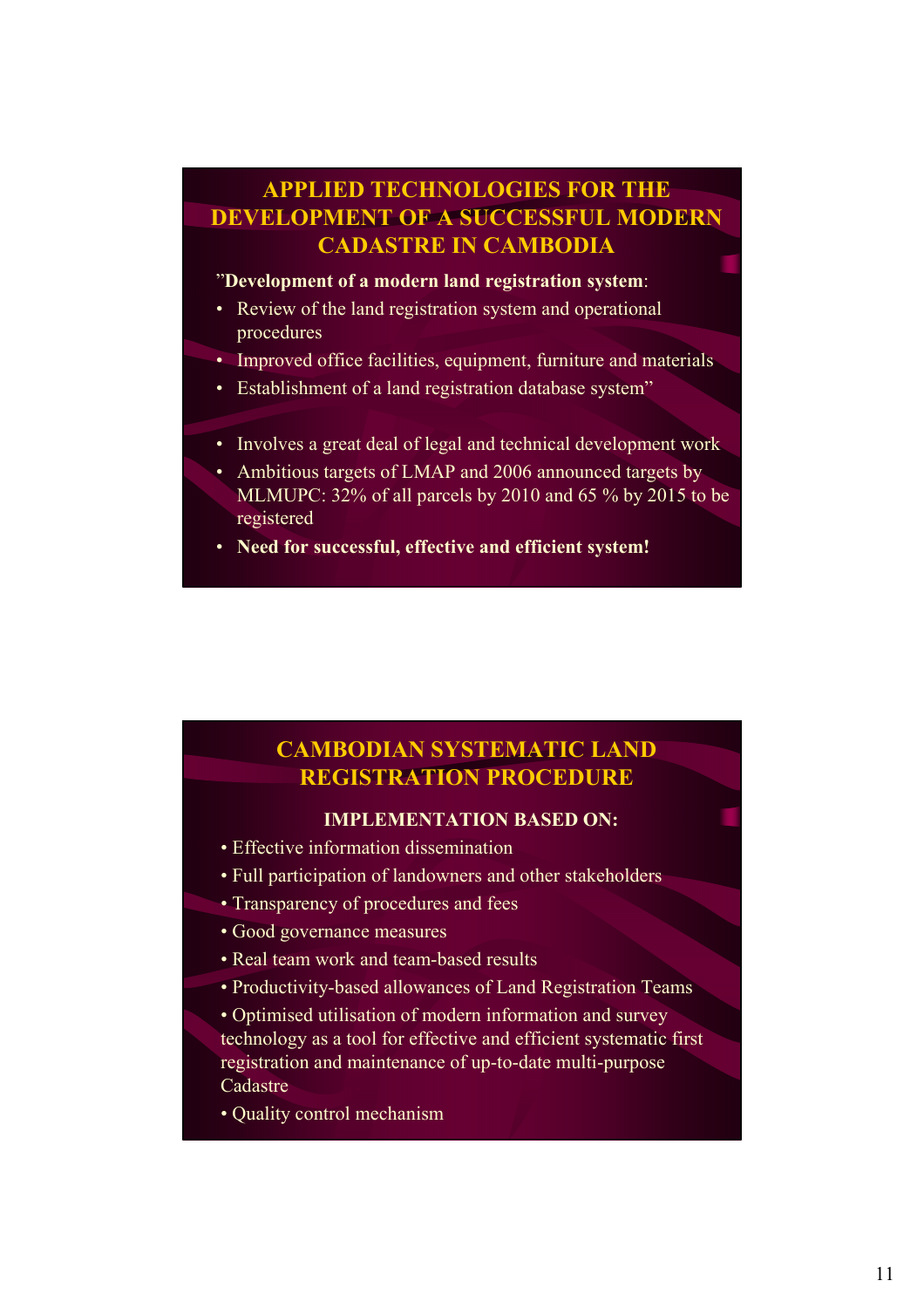## **FIELDWORK**

- **Public Awareness and Community Participation (PACP)**
- **Land management supporting registration**
- **Adjudication**
- **Demarcation**
- **Surveying**
- **Public Display (PD)**



## **OFFICE WORK (DOCUMENTATION)**

- **Data entry**
- **Digitising**
- **Preparation of Public Displays (PD): Cadastral Index Maps, Adjudication Records (Lists of Owners)**
- **Finalisation of the data after**
- **PD** • **Printing of Land Register Books and Cadastral Index**
- **Maps (hardcopies)**
- **Printing of Land Title Certificates (LTC)**
- **Scanning of forms and reference documents**

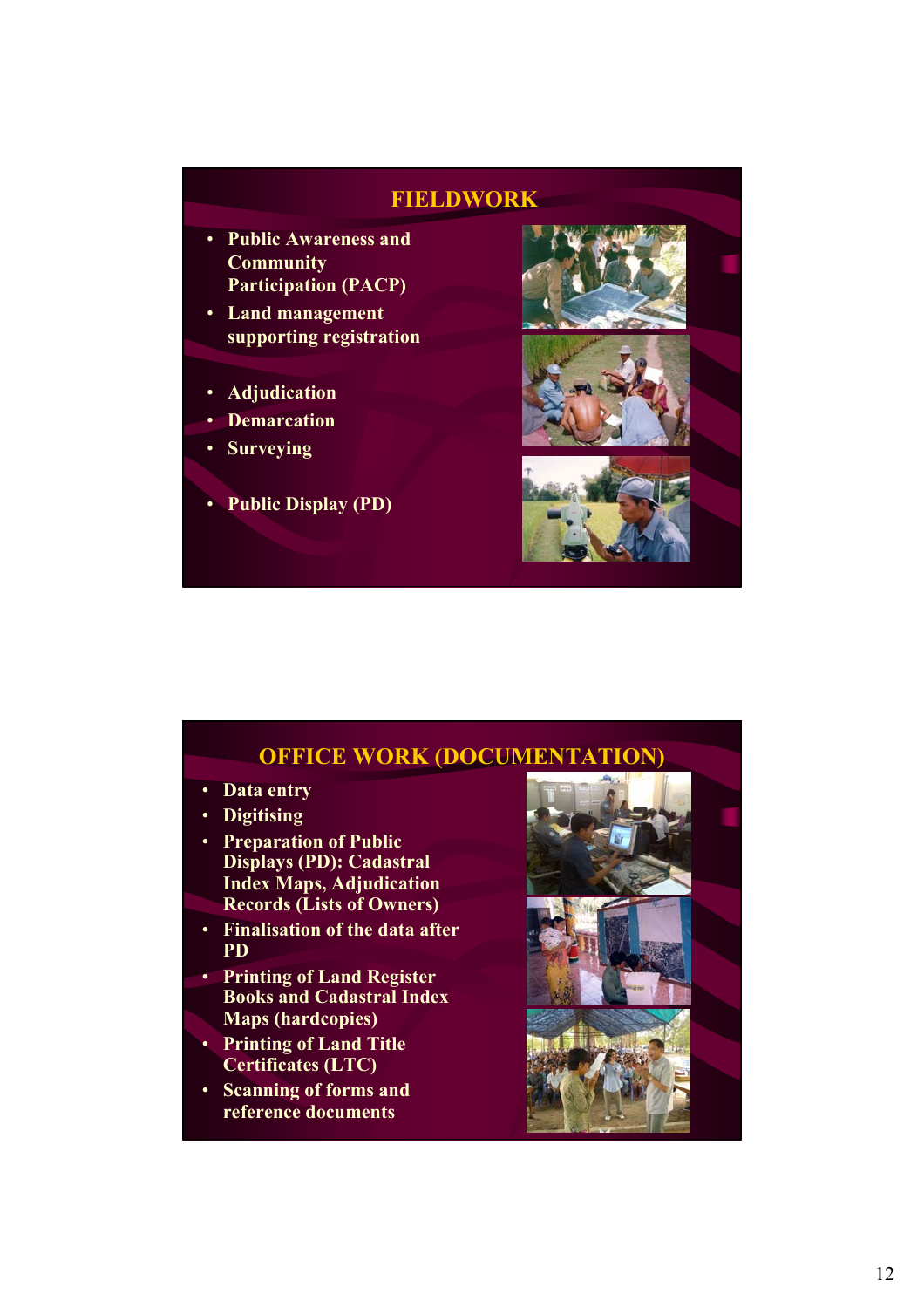# **STATUS OF ESTABLISHMENT OF THE CAMBODIAN CADASTRE AS OF 06/2008** • Provinces: 15, districts: 30+, communes: 150+, villages: 1,500+ • Systematic registration staff: 900: provincial 800, central 100 • Administrative Commission (AC) members trained: 5,800

- Land Registration Teams: 29 á 27 Cadastral Officers
- Digital orthophotos produced:  $60,000 \text{ km}2 + \text{(all blocks)}$
- Digital orthophotos procured and quality controlled: 199,500 km2
- Ground control points established: 5,700
- Parcels systematically registered/in process: 1,240,000
- Production per month, average: 20,000-25,000 parcels
- Registration time, target: 6 months/village (average size 1,000 parcels)
	- Title development cost per parcel at the moment: US\$ 9,-

#### **BUT:**

## **"IT IS BETTER TO HAVE NO CADASTRE THAN A CADASTRE THAT IS NOT UP TO DATE!"** "

# **STATUS AND CHALLENGES OF ESTABLISHMENT OF THE MODERN CAMBODIAN CADASTRE**

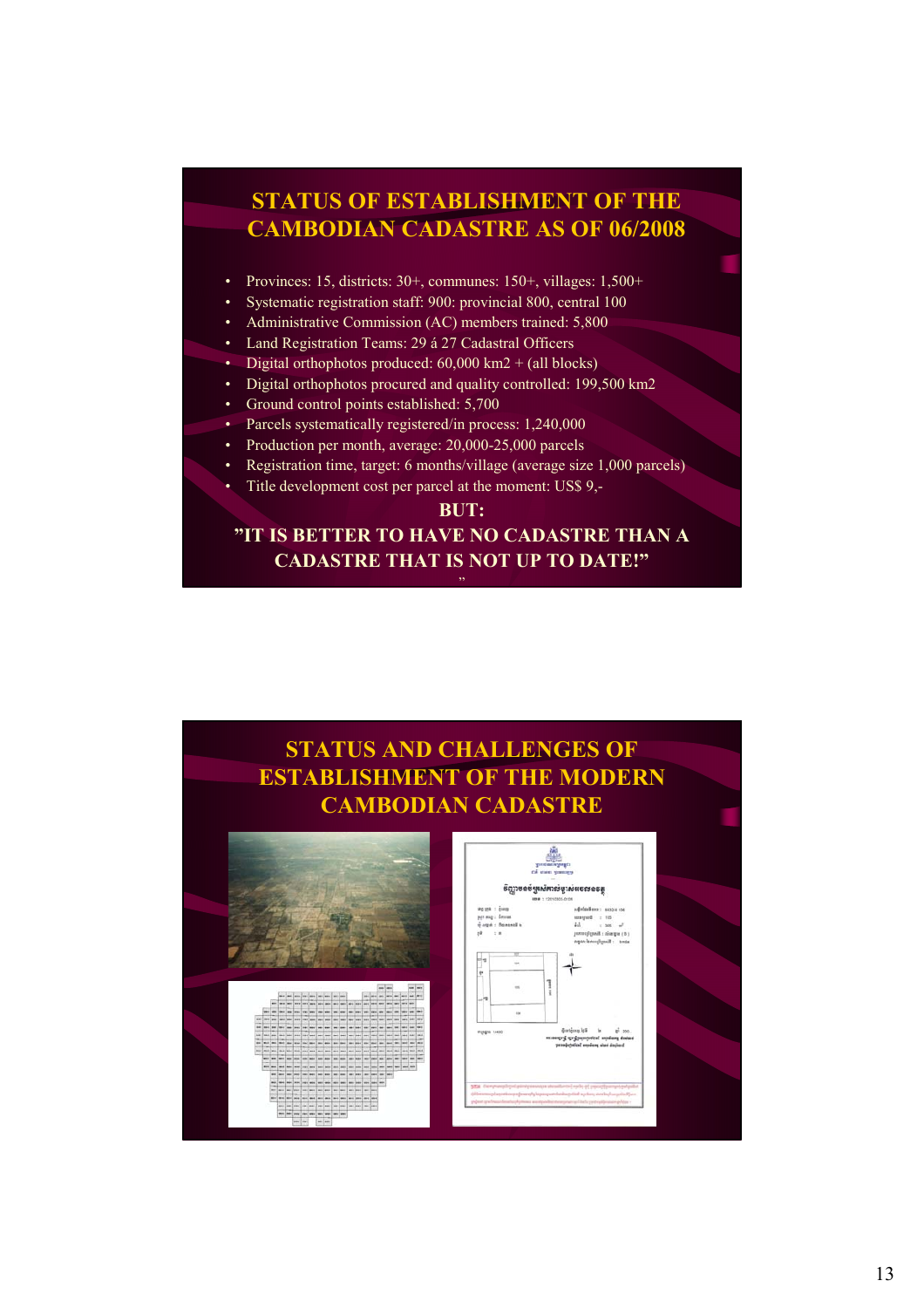

# **B) CLARITY AND SIMPLICITY**

- MLMUPC: Full mandate in land registration: No overlapping reponsiblilities
- Cadastral Offices at district, provincial and central level
- Power delegated from central to province level: Procedures simplified and length decreased
- Public awareness being increased and cadastral forms simplified
- Technically system is simple and easy to use, easily trained and learned
- **CHALLENGE**: Creating a onewindow-service with combined Cadastral, Local Authority and Tax Office functions, minimising inconveniences to the customers to encourage official land registration



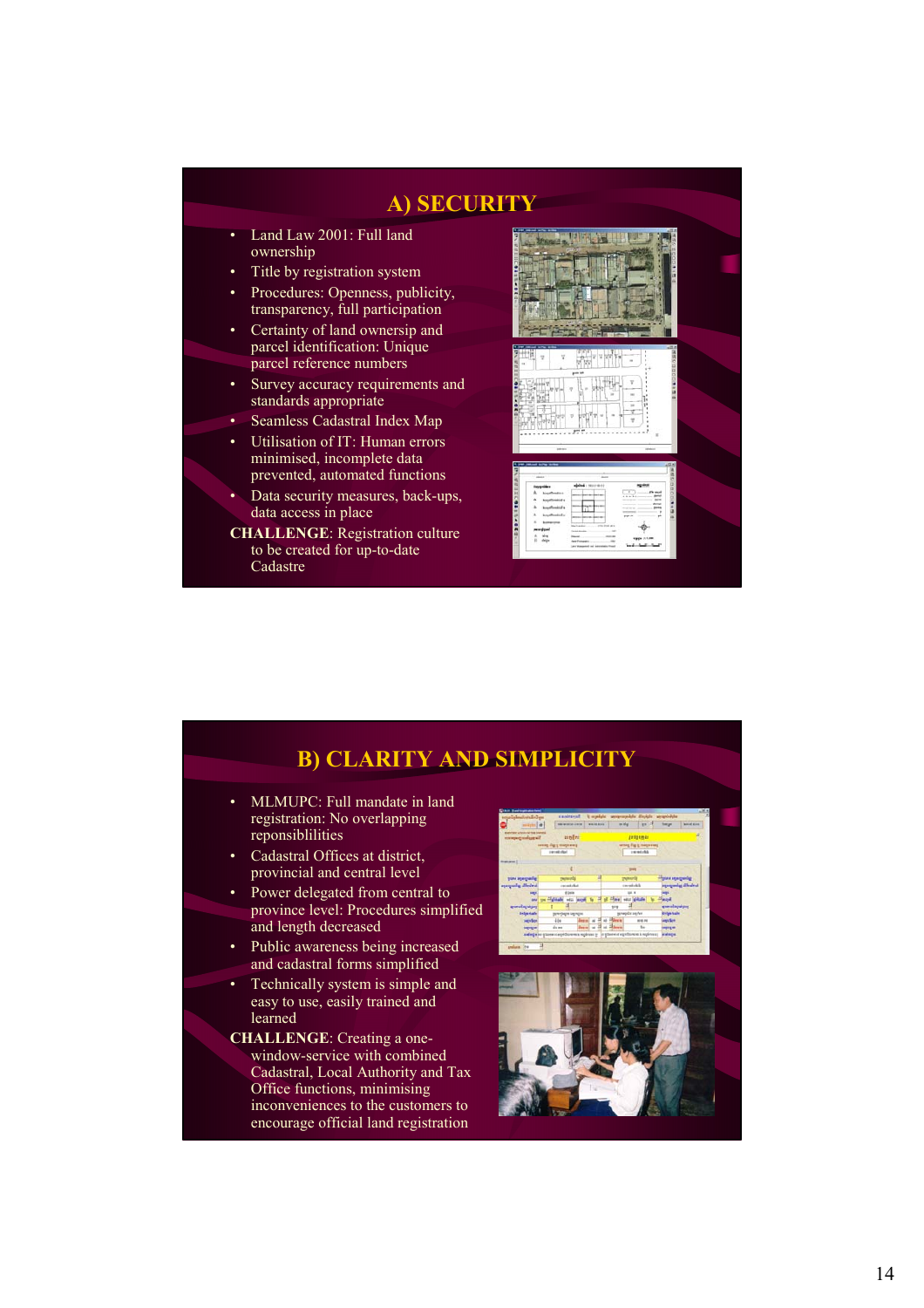## **C) TIMELINESS**

- Cadastre is to be kept up-to-date at all three levels; Province, district and central
- Ministerial Instructions in place
- All parcels in the registration areas are included in the system
- Technical updating easy

### **CHALLENGES:**

- It takes still a long time to cover the whole country, work is in the beginning
- To get informal transactions registered formally
- Creating a registration culture



## **D) FAIRNESS**

- All landowners are treated equally at first registration
- All parcels are included in the system
- First registration fees are reasonable, fixed, transparent and commonly accepted
- Equitable access to cadastral services at district, provincial and central levels
- Delegation of power from central to province level has increased effectiveness and efficiency and simplified procedures
- Title certificate delivery to the people

### **CHALLENGES:**

- Cadastral service and product fee revision
- Land valuation system development for fair land-related fees and taxation

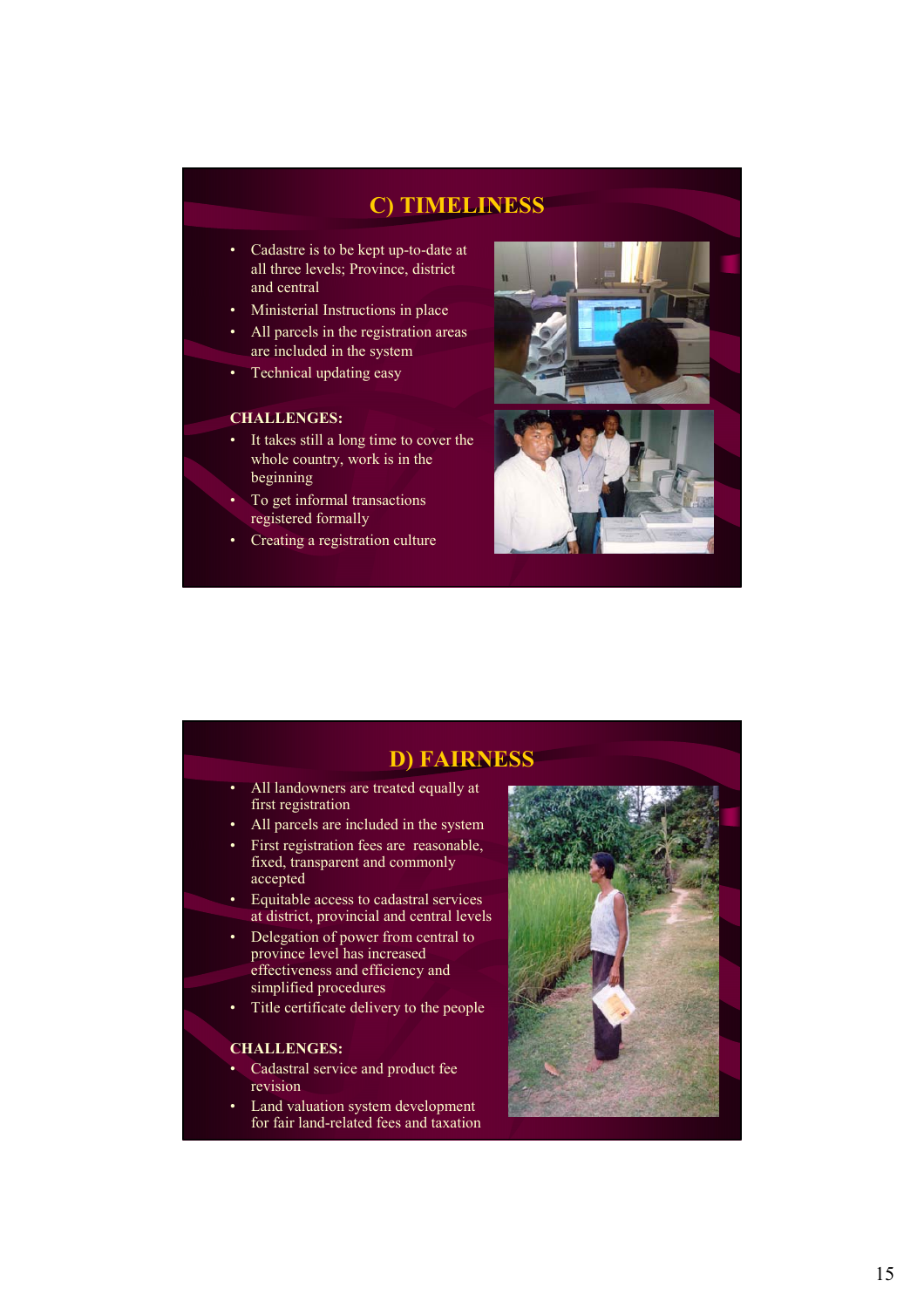## **E) ACCESSIBILITY**

- Cadastre is accessible at district. provincial and central level for all private and public sector customers
- Cadastral fee structure in place

### **CHALLENGES:**

- Definition of official fees/prices for all available cadastral products (LMAP: "Map Shop")
- Fee revision for better cost-recovery and sustainability
- Fixed, transparent fees
	- Demand for on-line services in Cambodia unknown, access through internet still not among the first priorities



# **F) COSTS**

- Costs per parcel have so far been low compared to other countries in the region, *partly* bacause of the utilisation of IT for effectiveness and efficiency
- First registration fees low, putting only minor burden to the beneficiaries

### **CHALLENGES:**

- Establishment of a cost-recovery based system so that:
- Landowners are encouraged to register transactions officially and
- Utilise available cadastral products

...so that the costs of the first registration and the operation and maintenance costs of the Cadastre are recovered



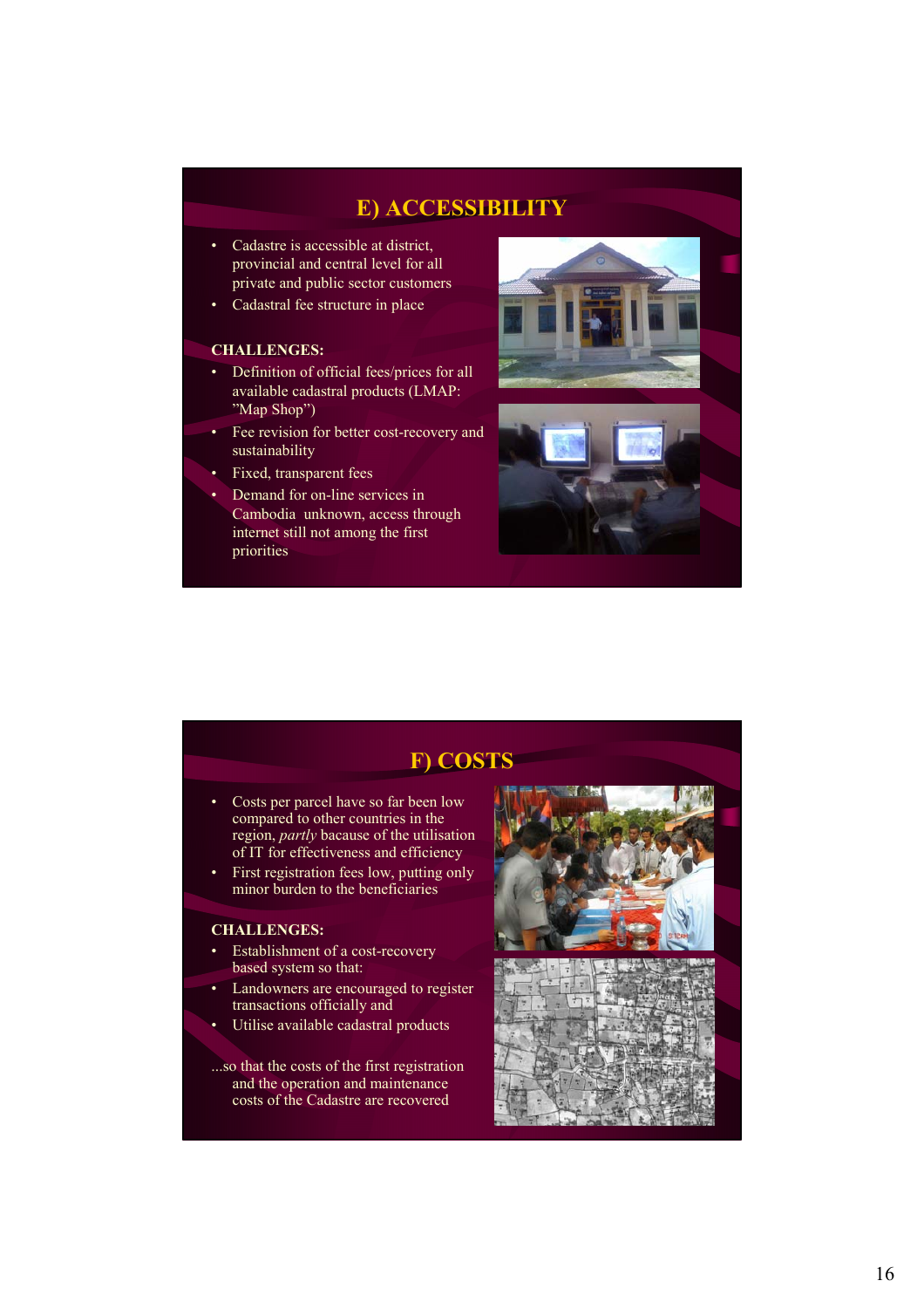## **G) SUSTAINABILITY**

• Sustainability of the developed systems is a huge challenge, as in most poor developing countries

### **CHALLENGES:**

- Human resources
- Financial resources
- Technical support

### **OPPORTUNITIES:**

- Continuous training
- New generation professionals
- Public-private partnerships
- Land-related fees and taxation for financial sustainability





## **BASIC REQUIREMENTS FOR THE ESTABLISHMENT OF A SUCCESSFUL MODERN CADASTRE IN CAMBODIA**

- **A) POLITICAL SUPPORT**
- **B) LEGAL SUPPORT**
- **C) TECHNICAL SUPPORT**
- **D) FINANCIAL SUPPORT**
- **E) HUMAN RESOURCES**
- **F) LAND REGISTRATION CULTURE**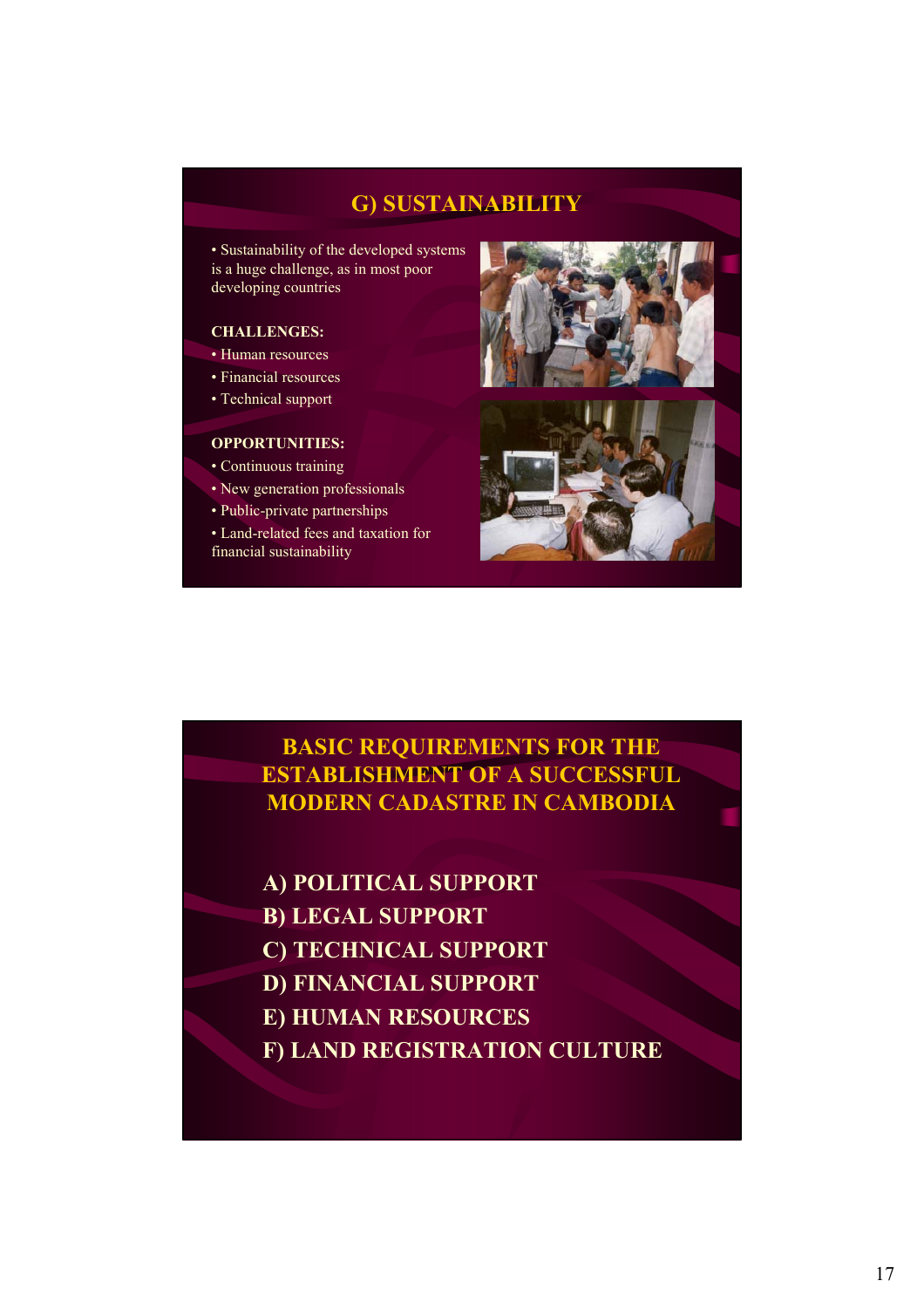## **A) POLITICAL SUPPORT ?**

• So far highest-level political support to the land sector development

• Land policy statement and strategy in place, comprehensive land policy under development

- Council of Land Policy; 26 out of 28 Ministries presented, cross-cutting issues
- Land registration announced to be the most important area of MLMUPC's work now and in the near future
- PM has urged to speed up systematic registration to cover the most important areas more quickly

• Land registration a win-win situation to all stakeholders





## **B) LEGAL SUPPORT ?**

- Land Law in place
- Relevant Sub-Decrees in place

• Most of the relevant Instructions in place • Focus at the moment in the finalisation of more detailed supplementary Instructions and further development of the legal framework

### **CHALLENGES:**

• Scarcity of local legal professionals • So far, and still, TA needed

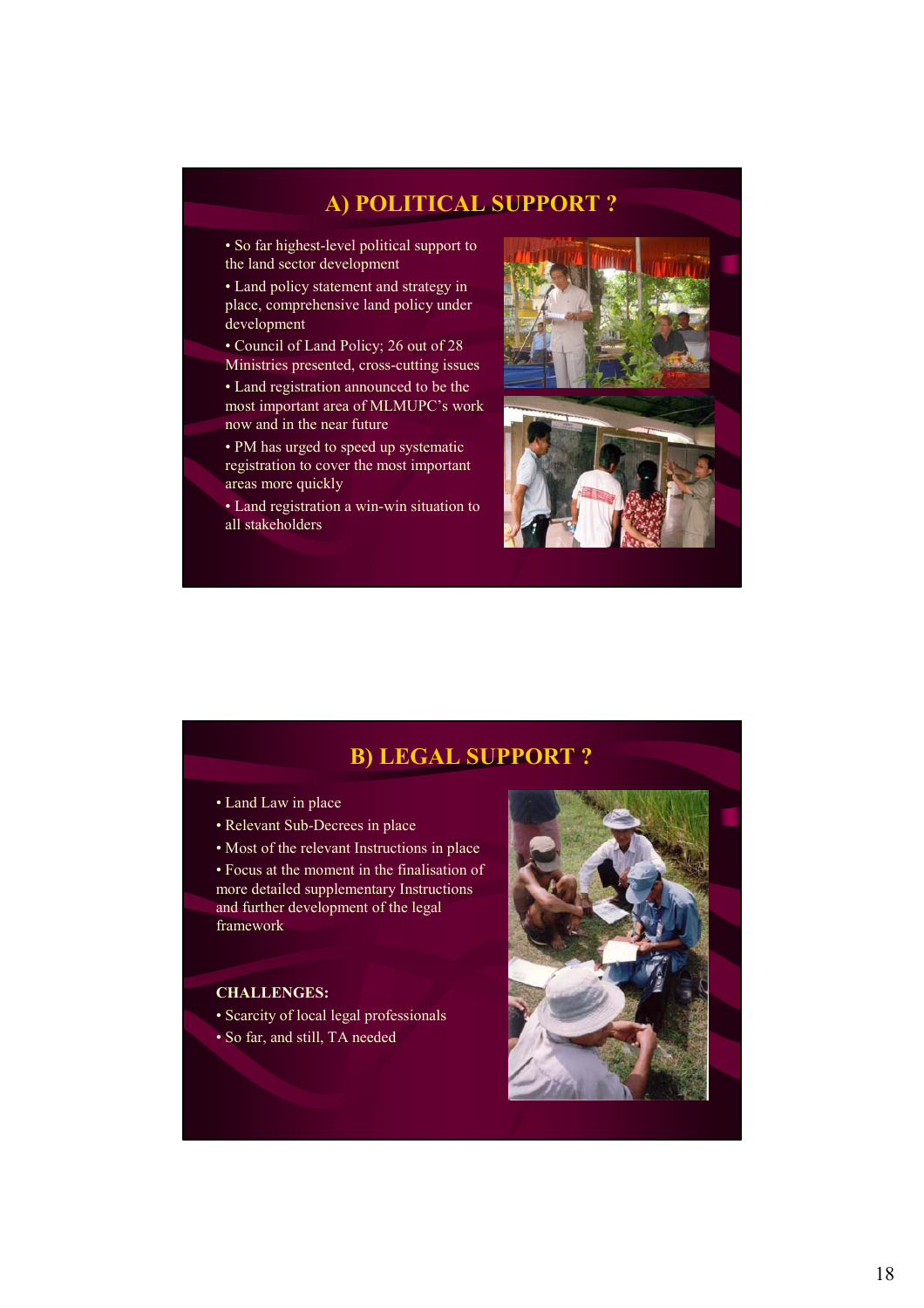## **C) TECHNICAL SUPPORT ?**

• LMAP's quantitative target unrealistic with completely manual paper-based approaches

• IT/GIS/DB and modern survey technology as tools for efficiency and cost-effetiveness

- Technical solutions as simple as possible
- Land information produced
- Data kept up-to-date

• Applied technologies developed for Cambodian needs and conditions step by step together with international experts

• Routine tasks with no major problems

#### **CHALLENGES:**

- Limited human resources
- Further development and maintenance (HW/SW)
- Transfer of knowledge, TA still needed
- Public-private partnerships





## **D) FINANCIAL SUPPORT ?**

• Cambodian land sector increasingly attractive to new development partners

• Financial support to TA for the implementation of the key areas of the land policy; land administration, management and distribution by international donors in the near future

• Government's financial support

### **CHALLENGES:**

- Coorninating increasing efforts and projects
- Managing the complexity of the land sector
- Standardising various practices, outputs and data to avoid major confusion
- Implementation of the *Paris Declaration* for enhancing aid effectiveness
- Financially self-sustainable cadastral system



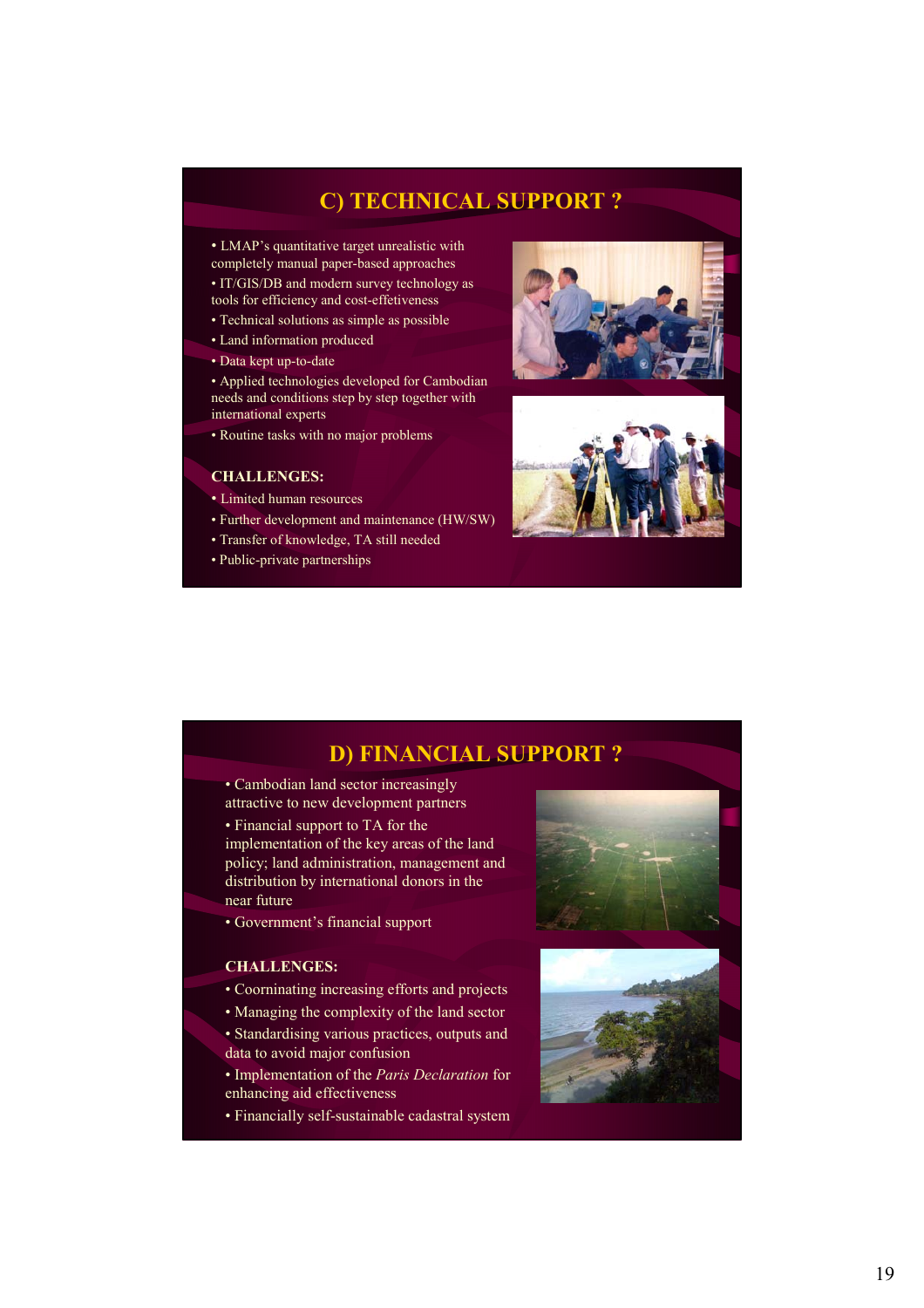## **E) HUMAN RESOURCES ?**

• Scarcity of educated professionals still a problem due to the tragic recent history

• All training so far in the key role: ToT, specific training courses, on-the-job training, on-line technical support, supervision, monitoring

• Utilisation of the new generation professionals from the University at the data production (provincial level) and data management and maintenance (central level)

• Support to private surveying sector

• Public-private partnerships





## **F) LAND REGISTRATION CULTURE ?**

• Systematic first registration functioning already

• Main challenge for a wellfunctioning Cadastre; keeping the Cadastre up-to-date

• Information dissemination and public awareness on the legal value and importance of official registration of transactions and the system as a whole

• Making official land registration attractive to the landowners: Fee revision, customer-friendly services, minimum inconveniences, fair taxation: development of an official land valuation system, one-windowservice



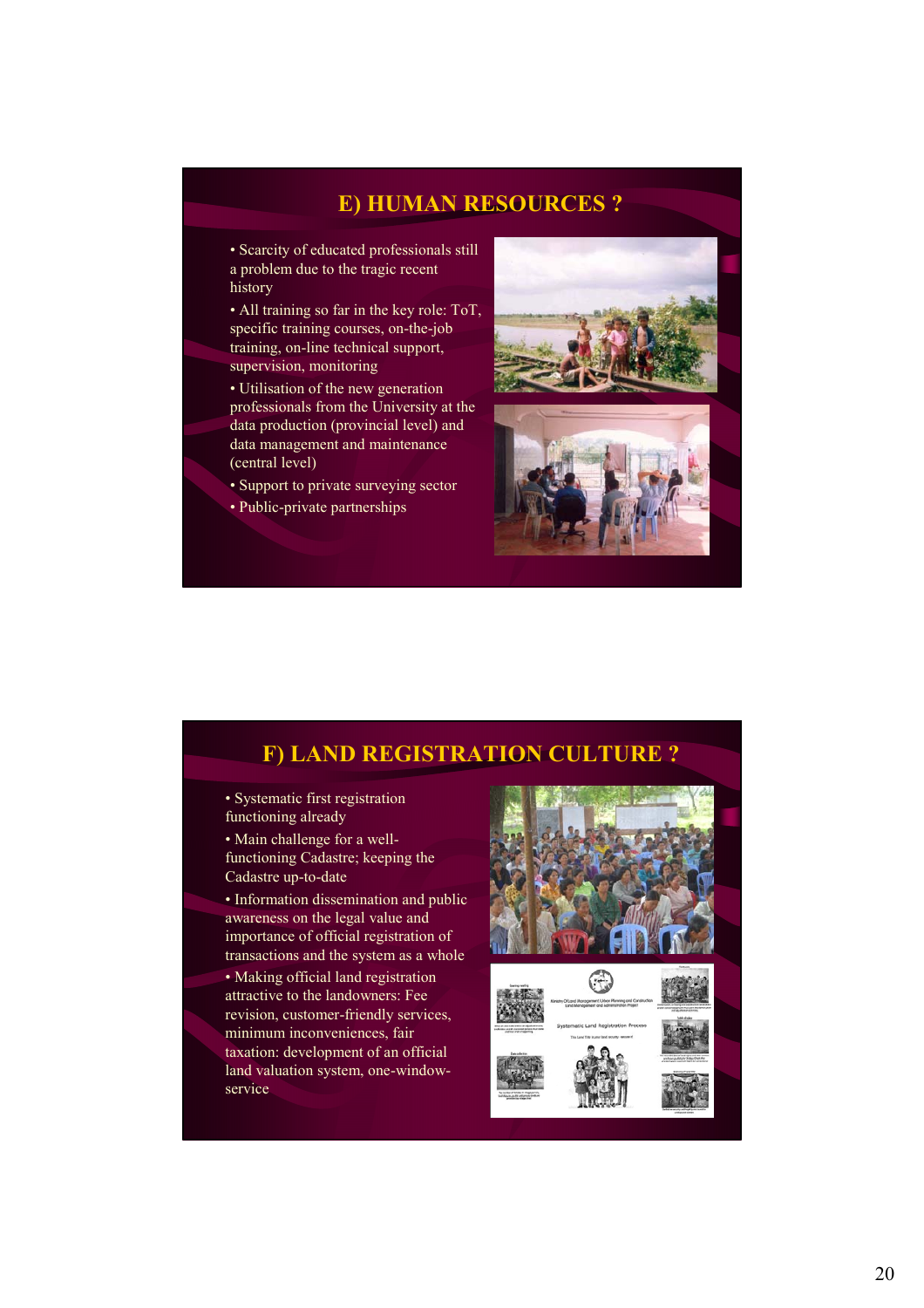## **CONCLUSIONS:**

• When the above requirements are in place and the main challenges are overcome, there should be no major obstacles for the Cambodian Cadastral Administration to apply new appropriate technologies for establishing a successful modern Cadastre, i.e. provide security of tenure, be simple and clear, be easily accessible and provide current and reliable information at low cost.

• However, it must be recognised that no cadastral system can be developed and established overnight, and the long and difficult process is still in the beginning in the post-colonial and –conflict Cambodia, but it is already important to take big **CONCRETE STEPS** to the right direction...

## **NEXT CONCRETE STEPS:**

• From "Donorship" to Cambodian Ownership: **LAND ADMINISTRATION SUB-SECTOR PROGRAM (LASSP) 2009-2012**

• **Comprehensive Land Policy development and establishment of Sub-Sector Programs also for Land Management and Land Distribution**

• **Land valuation and land market development** (new Component with CIDA support)

• **One-Window Offices for cadastral services**  (Integration of also MEF and MoI to take part in the system)

• **Increasing productivity and quality of the land registration**

• **Private sector development in land administration**

• **Promoting official subsequent land registration, public awareness for the whole land registration system**

• **Modern Multi-Purpose Cadastre as the basis for NSDI development**